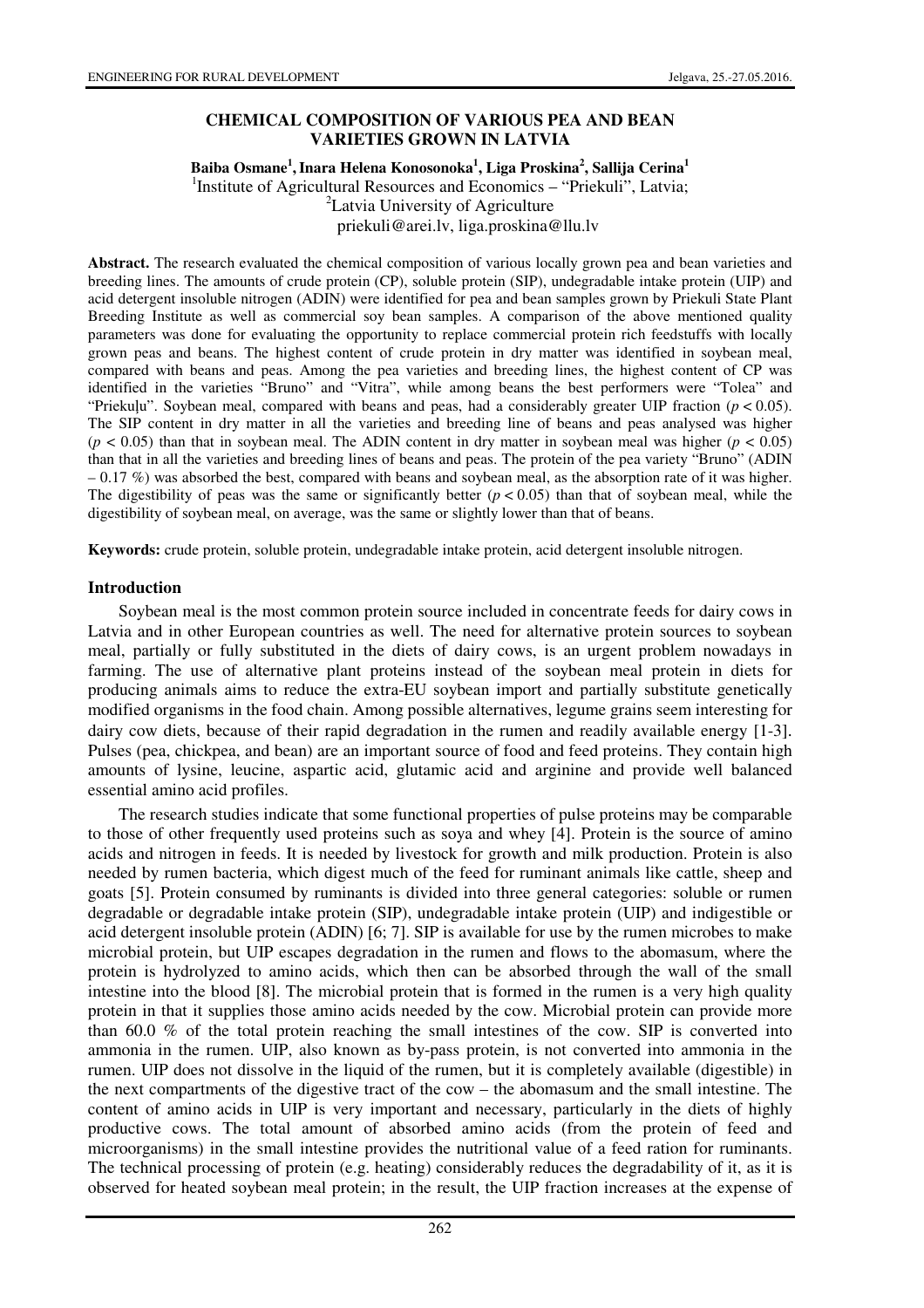the SIP fraction [9; 10]. The concentration of ADIN fraction in feeds affects ruminal digestibility. Feeds with a high content of ADIN have low effective crude protein (CP) digestibility [11].

Given the fact that soybean meal is a widely used protein rich feed in the diets of dairy cows, the research aim is to compare the contents of crude protein and its fractions between various varieties of peas and beans grown for feed in Latvia and soybean meal.

### **Materials and methods**

The biochemical tests were done on 8 samples of locally grown average  $(n = 5)$  pea seeds, 11 samples of average  $(n = 5)$  faba bean seeds and samples of soybean meal  $(n = 5)$ . Crude protein (LVS) EN ISO 5983-2:2009), acid detergent insoluble nitrogen (Forage test method. 6:1993), soluble protein (BSN method), undegradable intake protein (calculation), digestibility (cellulase method) were identified in the present research. The average results were summarised and analysed in terms of the tests carried out in the years 2014 and 2015. Table 1 presents the varieties and breeding lines of peas and faba beans used for the biochemical tests.

Table 1

| N <sub>0</sub> | Pea varieties           | <b>Bean varieties</b>    | Fodder       |
|----------------|-------------------------|--------------------------|--------------|
|                | "Bruno"                 | "Ada"                    | Soybean meal |
| $\overline{2}$ | "Vitra"                 | "Lielplatone"            |              |
| 3              | "Zaiga"                 | "Jogevas"                |              |
| 4              | "Lāsma"                 | "Fuego"                  |              |
| 5              | "Alma"                  | "Scirocco"               |              |
| 6              | "Selga"                 | "Tolea"                  |              |
| 7              | Breeding line H-06-04-4 | "Priekuļu"               |              |
| 8              | Breeding line H-86-19-3 | "Priekuļu 32"            |              |
| 9              |                         | "Bauskas"                |              |
| 10             |                         | "Valmieras"              |              |
|                |                         | Breeding line H-10-10-10 |              |

**Pea and faba bean varieties and breeding lines investigated** 

The obtained results were statistically processed and analysed. To identify the magnitude of difference among the indicators of faba beans, peas and soybean meal, the data were analysed employing a nonparametric method – the Mann-Whitney U-test [12]

$$
U_i = n_1 * n_2 + (n_i(n_i + 1)/2) - \sum_{j=1}^{n_i} R_{ij}, \qquad (1)
$$

where  $i-1, 2$ ;

 $n_1$ ,  $n_2$  – size of the selection or the number of samples compared;  $R_{ii}$  – sum of ranks.

The smallest *U*-criteria value  $(U_i)$  was compared with the critical *U*-value, with a confidence interval of 95 % ( $\alpha$  = 0.05) [13]. The data processing was performed using the data processing program *SPSS 16.0*.

### **Results and discussion**

Data on the biochemical composition of varieties and breeding lines of peas and faba beans, compared with conventional dairy cows' feed, are presented in Tables 2 and 3. After processing the data, one can see that the content of crude protein (CP) among the varieties and breeding lines mostly shows significant differences ( $p < 0.05$ ). The varieties and breeding lines, between which significant differences in the indicators are identified, are assigned the same number as presented in Table 1.

Overall, in the experiment, the highest CP content was identified in the pea variety "Bruno"  $(26.37\%)$ , while the best digestibility  $(83.7\%)$  was specific to the pea breeding line H-06-04-4, compared with the other pea varieties. The highest CP content in faba beans was identified in the variety "Priekuļu" (31.36 %), while the faba bean variety "Jogevas" had the best digestibility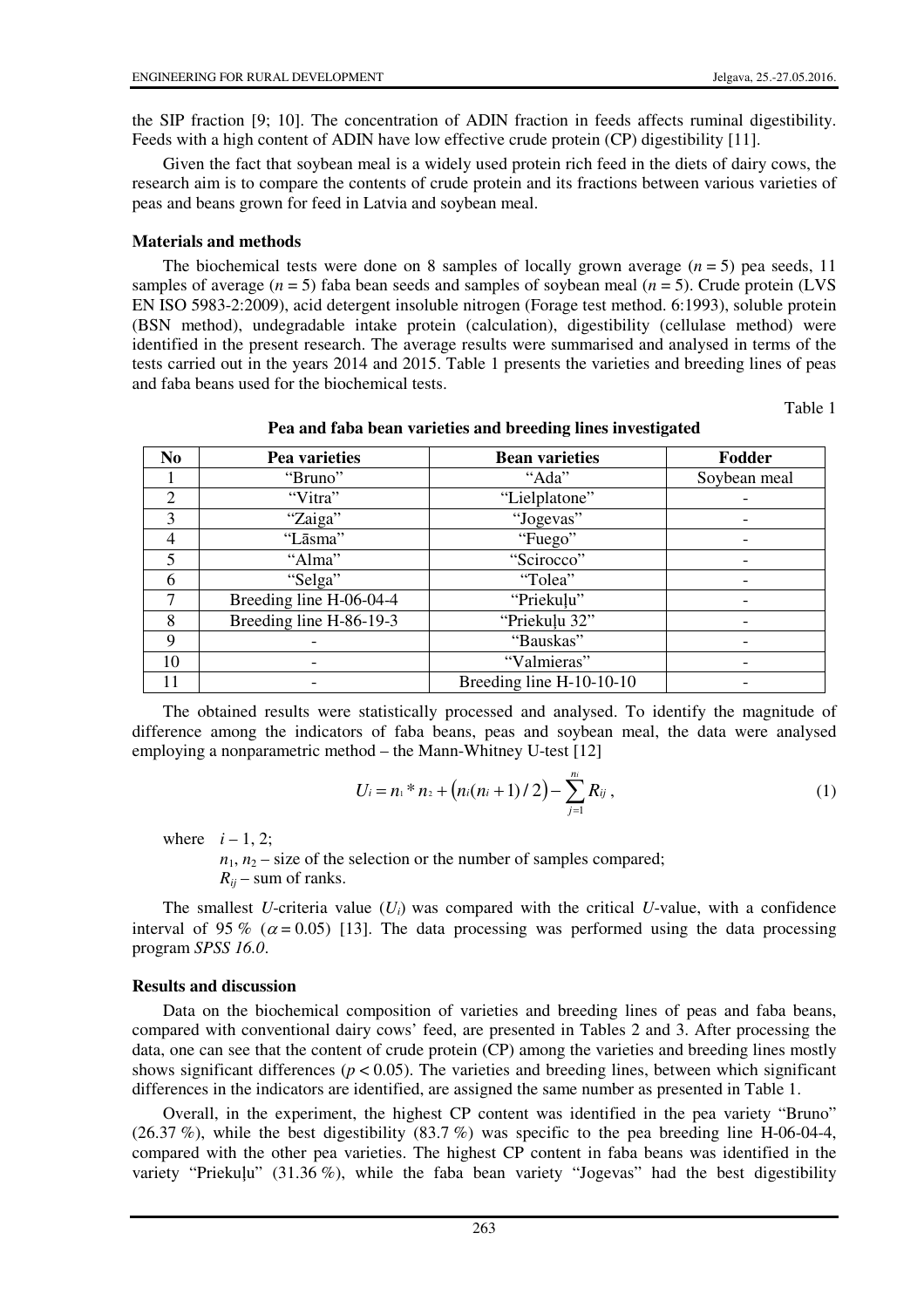(81.50 %), compared with the other faba bean varieties and breeding line. The CP of soybean meal is higher than that of peas and faba beans (51.31 %), but the digestibility of it is lower (81.65 %) and shows no trend towards a significant difference, compared with the pea varieties and breeding lines. A comparison of digestibility between soybean meal and beans shows significant ( $p < 0.05$ ) differences for a number of bean varieties and breeding line. The digestibility of soybean meal is much better.

Table 2

| N <sub>o</sub> | <b>Varieties</b><br>and<br>breeding<br>lines | CP,<br>crude protein,<br>$\%$ in DM | ADIN, acid<br>detergent<br>insoluble<br>nitrogen,<br>$%$ in DM | SIP,<br>soluble<br>protein,<br>$\%$ in DM | UIP,<br>undegradable<br>intake<br>protein,<br>$\%$ of CP | Digestibility,<br>$\%$             |
|----------------|----------------------------------------------|-------------------------------------|----------------------------------------------------------------|-------------------------------------------|----------------------------------------------------------|------------------------------------|
| 1              | "Bruno"                                      | $26.37 \pm 0.055$<br>2,3,4,5,6,7,8  | $0.17 \pm 0.009$<br>2,3,4,5,6,7,8                              | $13.93 \pm 0.045$<br>2,3,4,5,7,8          | $45.58 \pm 0.007$<br>2,3,4,5,6,7,8                       | $82.00 \pm 0.141$<br>2,3,4,5,6,7,8 |
| $\overline{2}$ | "Vitra"                                      | $25.06 \pm 0.120$<br>1,3,4,5,6,7,8  | $0.23 \pm 0.021$<br>1,4,5,6,7,8                                | $12.18 \pm 0.016$<br>1,3,4,5,6,7,8        | $50.05 \pm 0.045$<br>1,3,4,5,6,7,8                       | $82.5 \pm 0.071$<br>1,3,4,5,6,7,8  |
| 3              | "Zaiga"                                      | $21.93 \pm 0.040$<br>1,2,4,5,6,7,8  | $0.28 \pm 0.021$<br>1.5.7                                      | $11.89 \pm 0.071$<br>1,2,4,5,6,7,8        | $43.47 \pm 0.044$<br>1,2,4,5,6,7,8                       | $83.2 \pm 0.141$<br>1,2,4,5,6,7,8  |
| $\overline{4}$ | "Lāsma"                                      | $20.11 \pm 0.083$<br>1,2,3,5,6,7,8  | $0.30 \pm 0.007$<br>1,2,5,7,8                                  | $11.32 \pm 0.007$<br>1,2,3,5,6,7,8        | $40.73 \pm 0.035$<br>1,2,3,5,6,7,8                       | $83.4 \pm 0.071$<br>1,2,3,5,6,7,8  |
| 5              | "Alma"                                       | $22.67 \pm 0.066$<br>1,2,3,4,6,7,8  | $0.37 \pm 0.007$<br>1,2,3,4,6,7,8                              | $12.76 \pm 0.007$<br>1,2,3,4,6,7,8        | $40.46 \pm 0.007$<br>1,2,3,4,6,7,8                       | $81.4 \pm 0.071$<br>1,2,3,4,6,7,8  |
| 6              | $H-06-04-4$                                  | $22.37 \pm 0.221$<br>1,2,3,4,5,7,8  | $0.28 \pm 0.028$<br>1,2,5,7                                    | $13.46 \pm 0.062$<br>2,3,4,5              | $38.34 \pm 0.043$<br>1,2,3,4,5,7,8                       | 83.7±0.100<br>1,2,3,4,5,7,8        |
| 7              | $H-86-19-3$                                  | $23.21 \pm 0.160$<br>1,2,3,4,5,6,7  | $0.35 \pm 0.007$<br>1,2,3,4,5,6                                | $14.17\pm0.041$<br>1,2,3,4,5              | $36.7 \pm 0.007$<br>1,2,3,4,5,6,8                        | $82.9 \pm 0.072$<br>1,2,3,4,5,6,8  |
| 8              | "Selga"                                      | $18.59 \pm 0.144$<br>1,2,3,4,5,6,7, | $0.27 \pm 0.007$<br>1,2,4,5,7                                  | $10.53 \pm 0.051$<br>1,2,3,4,5,6,7,8      | $40.93 \pm 0.022$<br>1,2,3,4,5,6,7                       | $82.5 \pm 0.069$<br>1,2,3,4,5,6,7  |
| 9              | Soybean<br>meal                              | $50.42 \pm 2.94$<br>1,2,3,4,5,6,7,8 | $2.34 \pm 0.301$<br>1,2,3,4,5,6,7,8                            | $4.75 \pm 0.165$<br>1,2,3,4,5,6,7,8       | $73.1 \pm 2.560$<br>1,2,3,4,5,6,7,8                      | $81.65 \pm 0.774$<br>2,3,4,6,7,8   |

### **Biochemical composition of pea varieties and breeding lines**

Data are presented as means  $\pm SD$  ( $n = 5$  in each group).

Means with different superscript numbers  $(1,2,3,4,5,6,7,8,9,10,11)$  are significantly different between groups ( $p < 0.05$ ). Data were analysed by the Mann-Whitney U-test, at significance level  $\alpha = 0.05$ .

As shown in Tables 2 and 3, the content of protein in the bean and pea varieties and breeding lines can differ within a wide range.

The content of CP in the dry matter of soybean meal (50.42 %) is considerably ( $p < 0.05$ ) higher than that in the dry matter of all the cultivars of beans ands peas. Among the pea varieties and breeding lines, the highest CP content was indentified in "Bruno" (26.37 %) and "Vitra" (25.06 %), while among the bean varieties in "Tolea" (31.68 %) and "Priekuļu" (31.36 %).

The content of ADIN-related protein in dry matter in "Bruno" and "Vitra" was the lowest, 0.17 and 0.23 %, respectively. Among the bean varieties, the lowest ADIN content was specific to breeding line H-10-10-10 (0.77 %) and variety "Tolea" (0.92 %). Soybean meal, compared with beans and peas, had the highest ADIN content, at 2.34 %. According to the data on ADIN contents, it means that feeding soybean meal to dairy cows results in greater protein losses in dry matter than feeding beans and peas. Soybean meal is produced by thermally processing soybeans; therefore, according to research studies by Osītis [10], one can conclude that it contributes to the formation of ADIN in feedstuffs.

The highest UIP content among the pea varieties and breeding lines was identified in "Vitra" (50.05 %) and "Bruno" (45.58 %). Among the bean varieties and breeding line, the highest UIP content was specific to "Tolea" (49.95 %) and "Valmieras" (48.29 %). Soybean meal, compared with beans and peas, had a considerably ( $p < 0.05$ ) higher UIP content (73.01 %). This might confirm a finding of Osītis [1; 10] that the processing of soybean meal leads to a higher UIP content and a lower SIP content.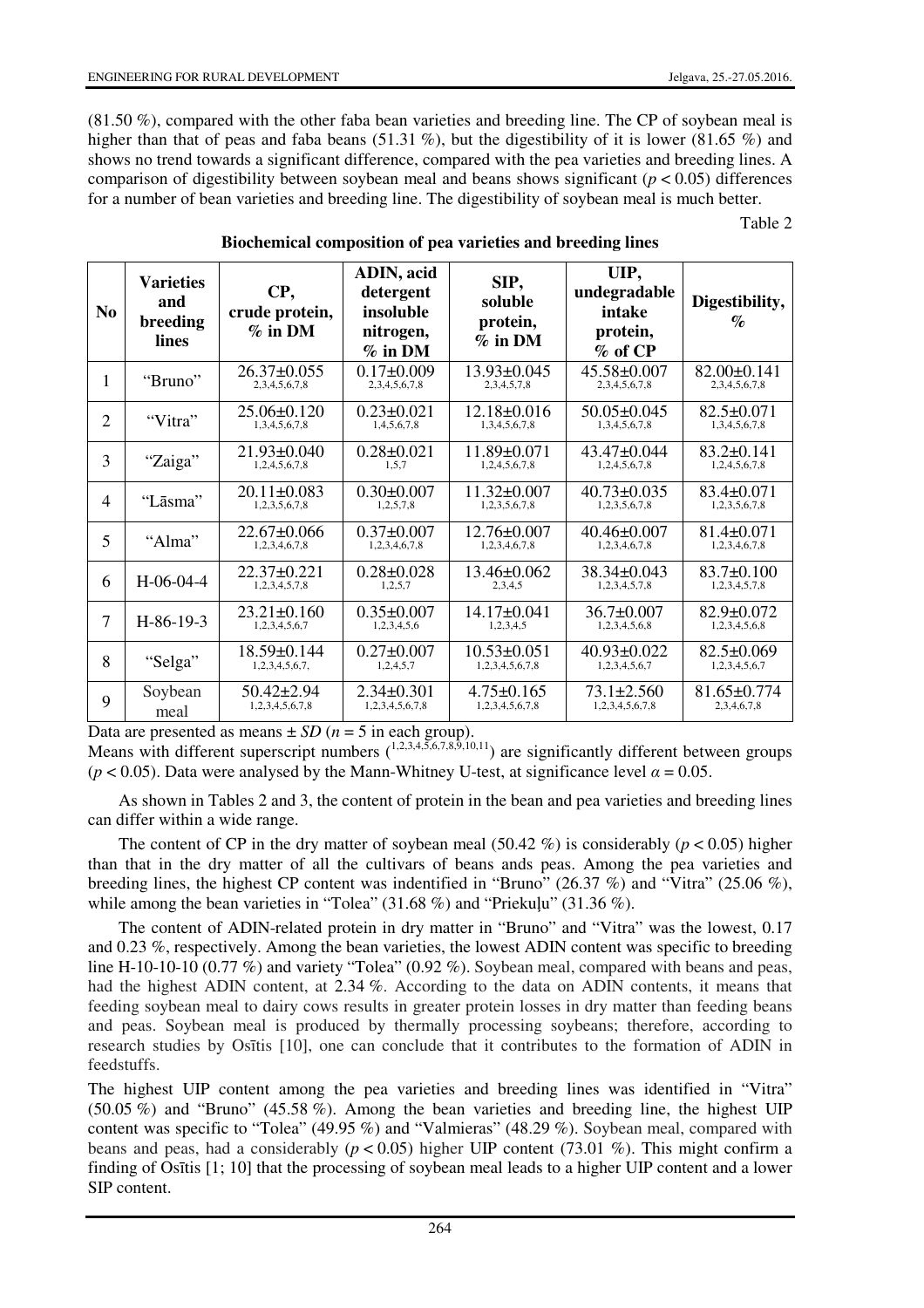Table 3

| N <sub>0</sub> | <b>Cultivar</b> | CP,<br>crude<br>protein,<br>$%$ in DM            | <b>ADIN</b> , acid<br>detergent<br>insoluble<br>nitrogen,<br>$%$ in DM | SIP,<br>soluble<br>protein,<br>$%$ in DM    | UIP,<br>undegradable<br>intake protei,<br>$\%$ of CP | Digesti-bility<br>$\%$                     |
|----------------|-----------------|--------------------------------------------------|------------------------------------------------------------------------|---------------------------------------------|------------------------------------------------------|--------------------------------------------|
| 1              | "Ada"           | $30.75 \pm 0.106$<br>2, 3, 4, 5, 6, 7, 8, 10, 11 | $1.18 \pm 0.021$<br>2,3,4,6,7,8,9,10,11                                | $17.2 \pm 0.074$<br>2,3,4,5,6,7,8,9,10,11   | 38.63±0.025<br>2, 3, 4, 5, 6, 7, 8, 9, 10, 11        | 79.5±0.071<br>2,3,4,6,7,8,9,10,11          |
| $\overline{2}$ | "Lielplatones"  | $29.41 \pm 0.444$<br>1,3,4,5,6,7                 | $1.01 \pm 0.023$<br>1,3,4,5,6,7,10,11                                  | $15.62 \pm 0.032$<br>1,3,4,5,6,7,8,9,10,11  | $42.14 \pm 0.032$<br>1,3,4,5,6,7,8,9,10,11           | $79.2 \pm 0.068$<br>1,3,4,5,6,7,8,10,11    |
| 3              | "Jogevas"       | 29.68±0.014<br>1,2,4,5,6,7,8,10,11               | $1.12 + 0.014$<br>1,2,4,5,6,7,8,9,10,11                                | $16.78 \pm 0.009$<br>1,2,4,5,6,7,8,9,10,11  | $38.35\pm0.016$<br>1,2,4,5,6,7,8,9,10,11             | $81.5 \pm 0.100$<br>1,2,4,6,7,9,10,11      |
| $\overline{4}$ | "Fuego"         | $26.66 \pm 0.379$<br>1,2,3,5,6,7,8,9,10,11       | $1.06 \pm 0.021$<br>1,2,3,5,6,9,11                                     | $13.45 \pm 0.036$<br>1,2,3,5,6,7,8,9,10,11  | 44.7±0.016<br>1,2,3,5,6,7,8,9,10,11                  | $77.5 \pm 0.076$<br>1,2,3,5,6,7,8,9,10,11  |
| 5              | "Scirocco"      | $28.42 \pm 0.015$<br>1,2,3,4,6,7,8,9,10,11       | $1.21 \pm 0.028$<br>2,3,4,6,7,8,9,10,11                                | $13.79 \pm 0.016$<br>1,2,3,4,6,7,8,9,10     | $45.75 \pm 0.025$<br>1,2,3,4,6,7,8,9,10,11           | 79.1±0.505<br>2,4,6,9                      |
| 6              | "Tolea"         | $31.68 \pm 0.92$<br>1,2,3,4,5,8,9,10,11          | $0.92 \pm 0.038$<br>1,2,3,4,5,7,10,11                                  | $14.63 \pm 0.038$<br>1,2,3,4,5,7,8,9,10,11  | $46.95 \pm 0.029$<br>1,2,3,4,5,7,8,9,10,11           | $80.1 + 0.070$<br>1,2,3,4,5,7,8,9,10,11    |
| $\overline{7}$ | "Priekuļu"      | $31.36 \pm 0.485$<br>1,2,3,4,5,8,9,10,11         | $1.05 \pm 0.029$<br>1,2,3,5,6,9,11                                     | $16.01 \pm 0.033$<br>1,2,3,4,5,6,8,9,10,11  | $43.8 \pm 0.016$<br>1,2,3,4,5,6,8,9,10,11            | 78.9±0.071<br>1,2,3,4,6,8,9,10,11          |
| 8              | "Piekuļu 32"    | $28.78 \pm 0.072$<br>1,3,4,5,6,7,9,11            | $0.99 \pm 0.070$<br>1,3,5,11                                           | $15.26 \pm 0.047$<br>1,2,3,4,5,6,7,9,10,11  | $42.53 \pm 0.008$<br>1,2,3,4,5,6,7,9,10,11           | 79.1±0.105<br>1,2,4,6,7,9,10,11            |
| 9              | "Bauskas"       | $30.20 \pm 0.704$<br>4,5,6,7,8,                  | $0.94 \pm 0.022$<br>1,2,3,4,5,7,10,11                                  | $14.71 \pm 0.016$<br>1,2,3,4,5,6,7,8,10,11  | $47.24 \pm 0.032$<br>1,2,3,4,5,6,7,8,10,11           | 78.6±0.08<br>1,3,4,5,6,7,8,10,11           |
| 10             | "Valmieras"     | $29.18 \pm 0.416$<br>1,3,4,5,6,7,11              | $1.03 \pm 0.029$<br>1,3,5,6,9,11                                       | $13.52 \pm 0.025$<br>1,2,3,4,5,6,7,8,9,11   | $48.29 \pm 0.036$<br>1,2,3,4,5,6,7,8,9,11            | $79.8 \pm 0.09$<br>1,2,3,4,6,7,8,9,11      |
| 11             | $H-10-10-10$    | $29.35\pm0.212$<br>1,3,4,5,6,7,8,10              | $0.77 \pm 0.028$<br>1,2,3,4,5,6,7,8,9,10                               | $13.70 \pm 0.071$<br>1,2,3,4,6,7,8,9,10     | $47.61 \pm 0.016$<br>1,2,3,4,5,6,7,8,9,10            | 79.8±0.149<br>1,2,3,4,6,7,8,9,10           |
| 12             | Soybean meal    | $50.42 \pm 2.940$<br>1,2,3,4,5,6,7,8,9,10,11     | $2.34 \pm 0.301$<br>1,2,3,4,5,6,7,8,9,10,11                            | $4.75 \pm 0.165$<br>1,2,3,4,5,6,7,8,9,10,11 | $73.1 \pm 2.560$<br>1,2,3,4,5,6,7,8,9,10,11          | $81.65 \pm 0.774$<br>1,2,4,5,6,7,8,9,10,11 |

|  |  |  |  | Biochemical composition of faba bean varieties and breeding line |
|--|--|--|--|------------------------------------------------------------------|
|--|--|--|--|------------------------------------------------------------------|

Data are presented as means  $\pm SD$  ( $n = 5$  in each group).

Means with different superscript numbers  $(1,2,3,4,5,6,7,8,9,10,11)$  are significantly different between groups ( $p < 0.05$ ). Data were analysed by the Mann-Whitney U-test, at significance level  $\alpha = 0.05$ .

Soybean meal, compared with beans and peas, had a considerably  $(p < 0.05)$  lower content of SIP – degradable intake protein (4.75 %). The highest degradable intake protein content was identified in the pea variety "Bruno" (13.93 %) and breeding line H-06-04-4 (13.46 %), while among the bean varieties and breeding line the best performers were "Ada" (17.20 %) and "Jogevas" (16.78 %). In the cow organism, SIP protein is responsible for the performance of microorganisms in the rumen and, in its turn, the supply of most energy to the cow [1; 10], which points to its role in a feed ration.

The indicator of feed digestibility is as important as the composition of feed. A high feed digestion rate increases the amount of nutrients in an animal's organism, thus providing a high overall productivity level. The digestibility of the pea breeding line H-06-04-4 (83.70 %) was considerably  $(p < 0.05)$  better than that of the pea variety "Lāsma" (83.40 %) and soybean meal (81.65 %). The bean varieties and breeding line, compared with soybean meal, on average, had the same or slightly worse digestibility.

The obtained results show that the varieties and breeding lines of beans and peas grown in Latvia contain the proteins necessary in feed and may be used in cow diets, replacing an equivalent amount of soybean protein.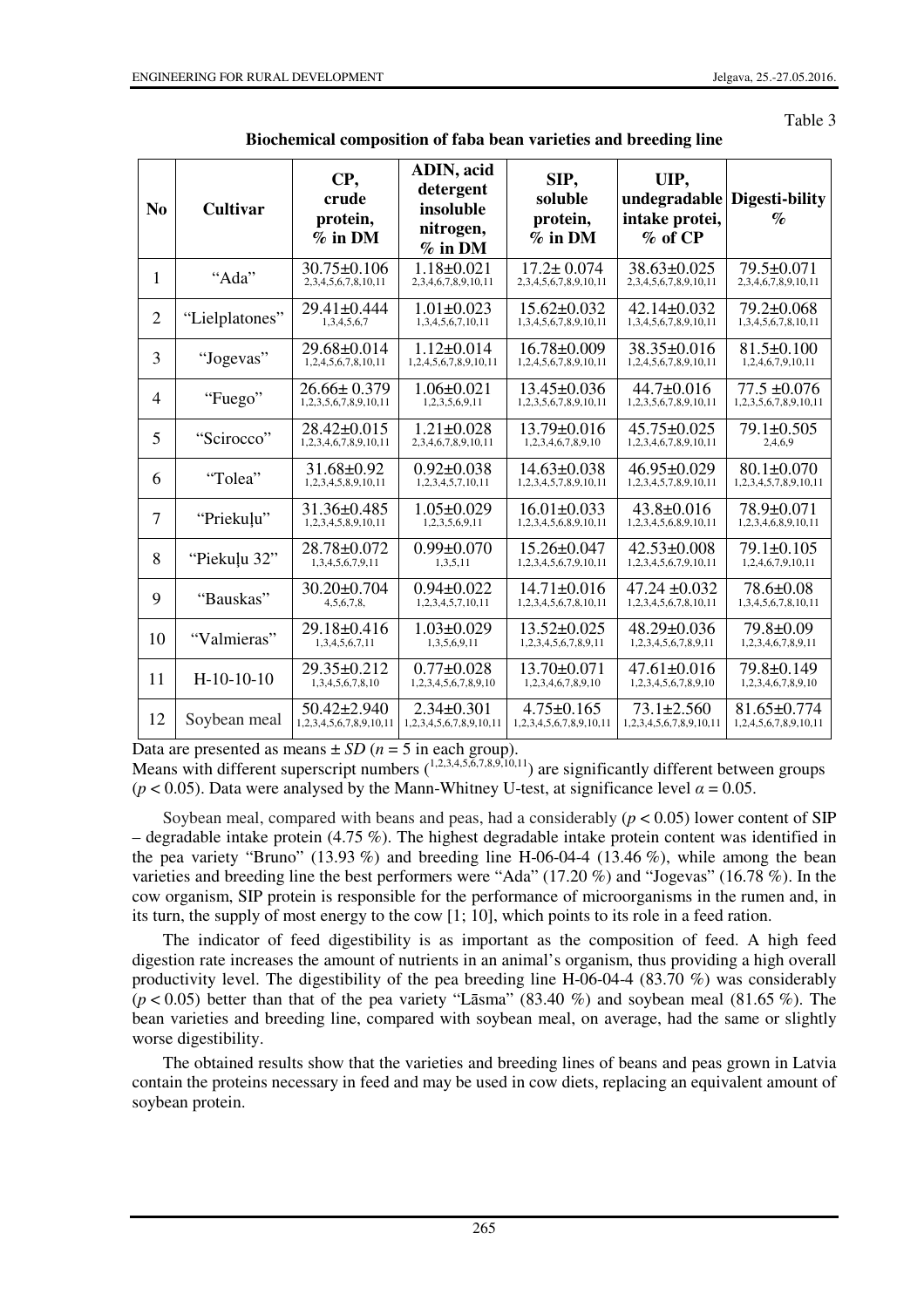# **Conclusions**

- 1. Soybean meal, compared with beans and peas, had the highest content of crude protein (CP). Among the pea varieties and breeding lines, the highest CP content was identified in "Bruno" and "Vitra", while among the bean varieties and breeding line in "Tolea" and "Priekuļu".
- 2. The fraction of ADIN protein in dry matter was significantly higher  $(p < 0.05)$  in soybean meal than that in beans and peas, which indicates greater losses of protein excreted from an animal's organism as unused protein. The protein of the pea variety "Bruno" (ADIN 0.17 %) is better absorbed by cows than that of peas and soybean meal.
- 3. Soybean meal, compared with beans and peas, had a considerably  $(p < 0.05)$  higher UIP fraction.
- 4. All the varieties and breeding lines of beans and peas, compared with soybean meal, had a considerably ( $p < 0.05$ ) higher SIP fraction in dry matter.
- 5. The digestibility of most varieties and breeding lines of peas was considerably (*p* < 0.05) higher than that of soybean meal, while the digestibility of the varieties and breeding line of beans and of soybean meal was the same.

# **Acknowledgements**

The present work is carried out at Latvia University of Agriculture and has been supported by the European Seventh Framework Project FPT-KBBE-2013-7. Project No. 613781 "Enhancing of legumes growing in Europe through sustainable cropping for protein supply for food and feed" (EUROLEGUME).

# **References**

- 1. Osītis U. Barības līdzekļu novērtēšana atgremotāju ēdināšanā. Latvijas Lauksaimniecības konsultāciju un izglītības centrs, Latvijas Lauksaimniecības Universitāte (Evaluation of Feedstuffs in Ruminant Diets. Latvian Agricultural Advisory and Training Centre, Latvia University of Agriculture) Jelgava, 1998, pp. 48-66. (in Latvian)
- 2. Wilkins R.J., Jones R. Alternative Home-grown Protein Sources for Ruminants in the United Kingdom. Animal Feed Science and Technology, vol. 85, issue 1-2, 2000, pp. 23-32.
- 3. Volpelli L.A., Comellini M., Gozzi M., Masoero F., Moschini M. Pea (Pisum sativum) and Faba Beans (Vicia faba) in Dairy Cow Diet: Effect on Milk Production and Quality. Italian Journal of Animal Science, vol. 11, issue 2, 2012, pp. 217-222. [online] [18.02.2016]. Available at http://www.tandfonline.com/doi/full/10.4081/ijas.2012.e40.
- 4. Boye J., Zare F., Pletch A. Pulse Proteins: Processing, Characterization, Functional Properties and Applications in Food and Feed. Food Research International, vol. 43, issue 2, 2010, pp. 414-431.
- 5. Rayburn E.B. Forage Quality Protein. 1996. [online] [07.01.2016]. Available at: http://www.wvu.edu/~agexten/pubnwsltr/TRIM/5010.html.
- 6. Bohnert D.W., Schauer C.S., DelCurto T. Influence of Rumen Protein Degradability and Supplementation Frequency on Performance and Nitrogen Use in Ruminants Consuming Lowquality Forage: Cow Performance and Efficiency of Nitrogen Use in Wethers. Proceedings, Western Section, American Society of Animal Science, 2001, vol. 52, pp. 305-310.
- 7. Block E. Rumen Microbial Protein Production: Are We Missing an Opportunity to Improve Dietary and Economic Efficiencies in Protein Nutrition of the High Producing Dairy Cow? Industry Presentation. Proceedings of High Plains Dairy Conference, 2006, pp.33-46.
- 8. Hopkins B.A., Whitlow L.W. Effective Use of Protein in Early Lactations Diets. 2009. [online] [11.01.2016]. Available at: https://www.cals.ncsu.edu/an\_sci/extension/dairy/204D.pdf.
- 9. Clark J.H. Editor on board. Protein and Amino Acids. In: Nutrient Requirements of Dairy Cattle. Seventh Revised Edition. Washington, D.C: National Academy press, 2001, pp. 43-104.
- 10. Osītis U. Dzīvnieku ēdināšana kompleksā skatījumā. Latvijas Lauku un Konsultāciju centrs. (Animal Diets from a Complex Perspective. Latvian Rural and Advisory Centre) Jelgava, 2005, pp. 71-75. (in Latvian)